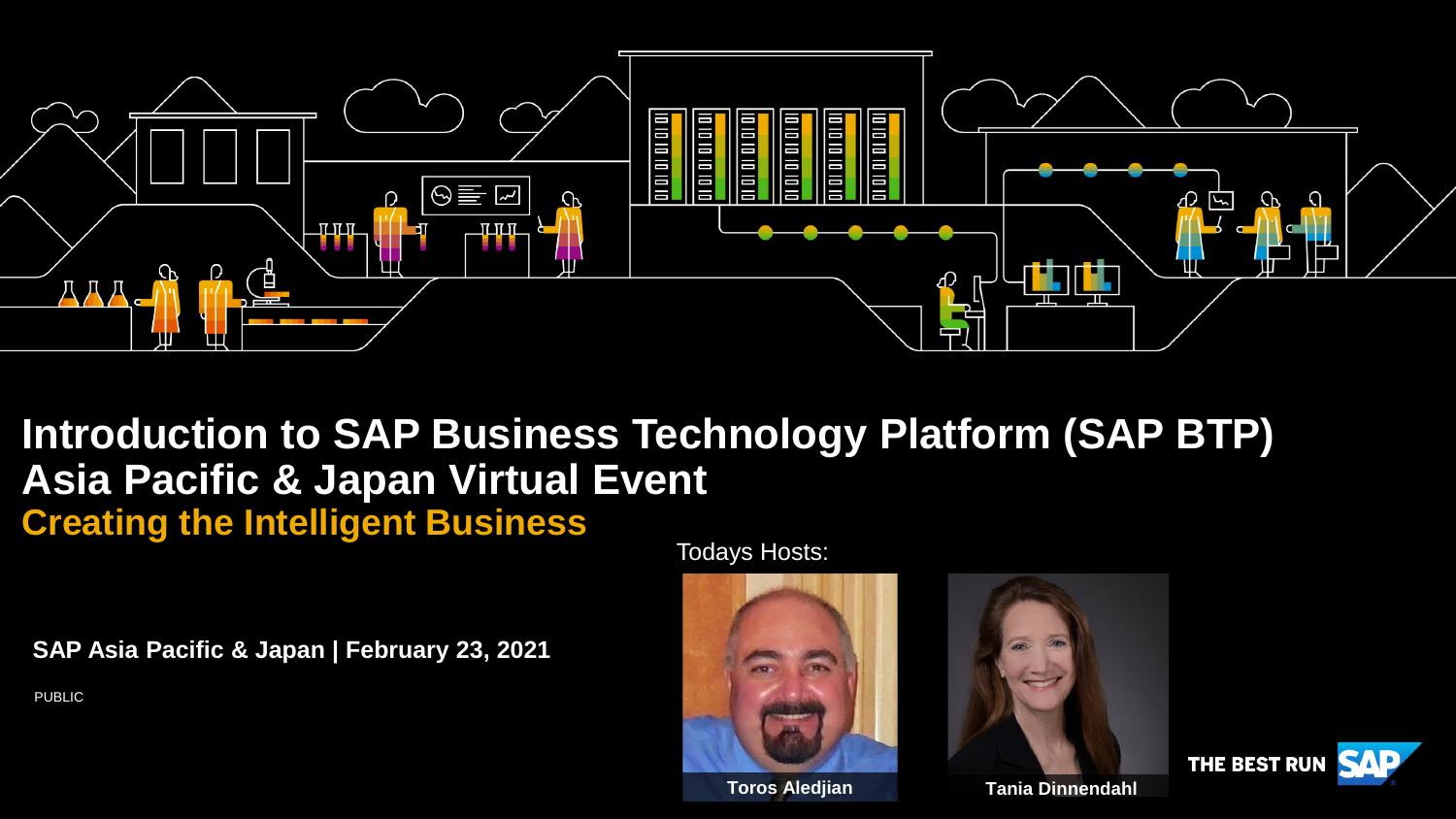## **Attending this Virtual Event will enable you to:**

- Learn about SAP BTP as the platform for the intelligent enterprise.
- $\triangleright$  Understand the individual substantial value that SAP BTP technologies provides
- $\triangleright$  Learn how you can run SAP BTP in any cloud environment, to achieve ultimate flexibility and choice to drive agility & speed.
- $\triangleright$  Gain an understanding of how SAP BTP integrates and extends SAP Intelligent Suite as well as third-party applications with innovative capabilities.

## **SAP Business Technology Platform**

The Platform for the Intelligent Enterprise

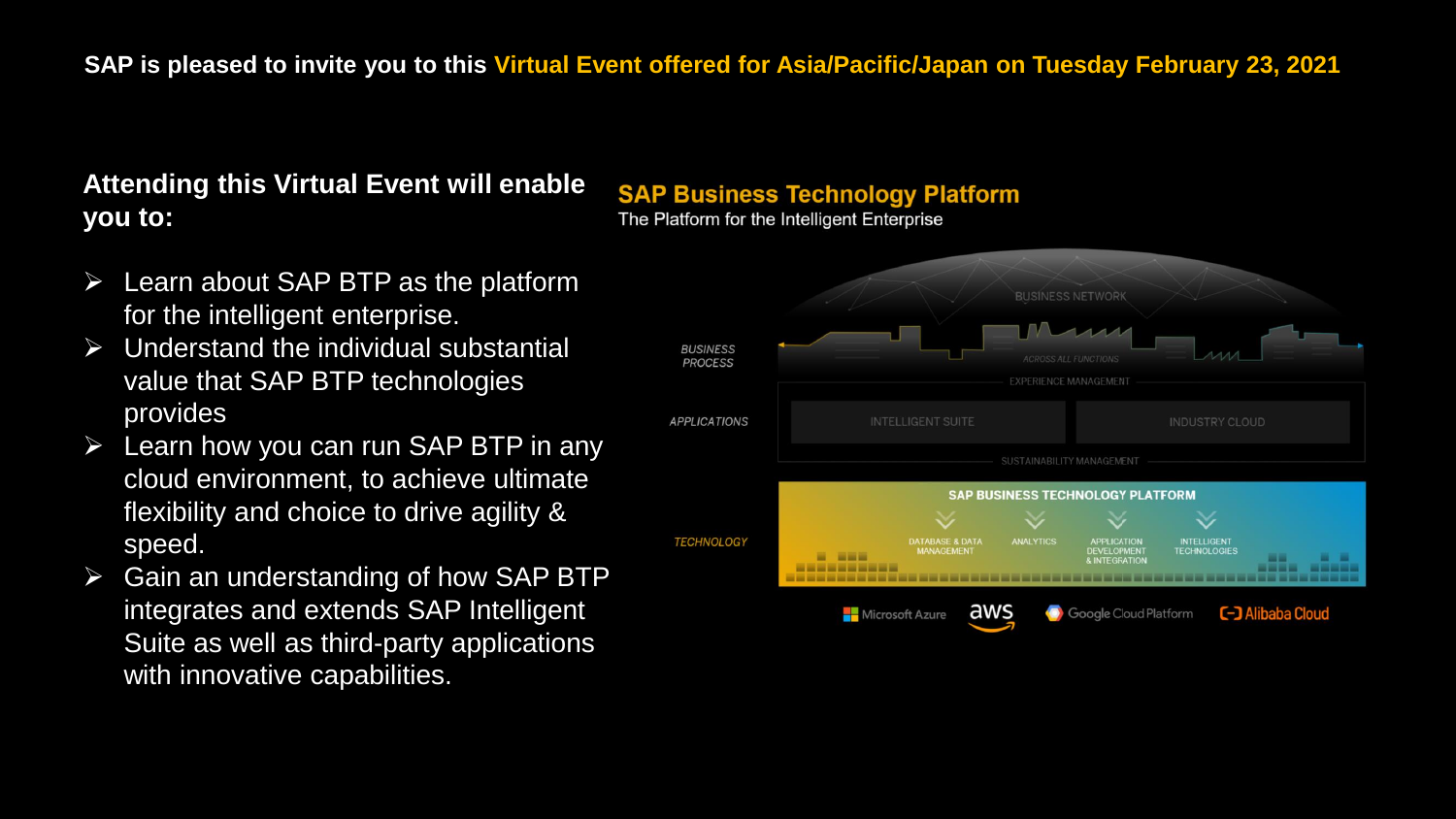### **Our Asia Pacific & Japan Keynote Speaker**



**Ashok Munirathinam Head COE – SAP Cloud Platform Asia Pacific & Japan**

Ashok leads the Business Development for SAP Cloud Platform which is SAP's Business Platform as a Service for Asia Pacific & Japan. He defines target markets, business plan, identify key customers and partners requiring a Cloud strategy and be their trusted advisor. Act as a bridge between the product management and customers so the product roadmap can be defined and roll out new services to customers. Work on strategy with partners including hardware, software, ISV, OEM, resellers to build the ecosystem and indirect revenue stream through them. To be Subject Matter Expert in PaaS with detailed understanding about SAP PaaS services including Database, Analytics, Mobile, Security, Development, Big data, IOT, Predictive, ML, DL & AI services.

With 19 years of IT industry experience, Ashok has worked with many software infrastructure companies including the likes of New Era of Networks (NEON) and Sybase (SY). He has worked in various domains providing solutions notably in FSI, Telecommunications, Manufacturing and Public Sector.

Ashok primarily based in Singapore but has traveled extensively throughout the region covering Asia Pacific including South East Asia, Australia & New Zealand, Japan, Korea and India focusing on Cloud Platform Solutions for Enterprise customers.

© 2021 SAP SE or an SAP affiliate company. All rights reserved. ǀ PUBLIC 3 He has been with SAP for the past 10 years, prior to this position, Ashok held many leadership positions including GTM Lead for APJ and Managed Platform Pre-Sales for SAP South East Asia and has been instrumental in introducing Platform Solutions to many key customers in the region.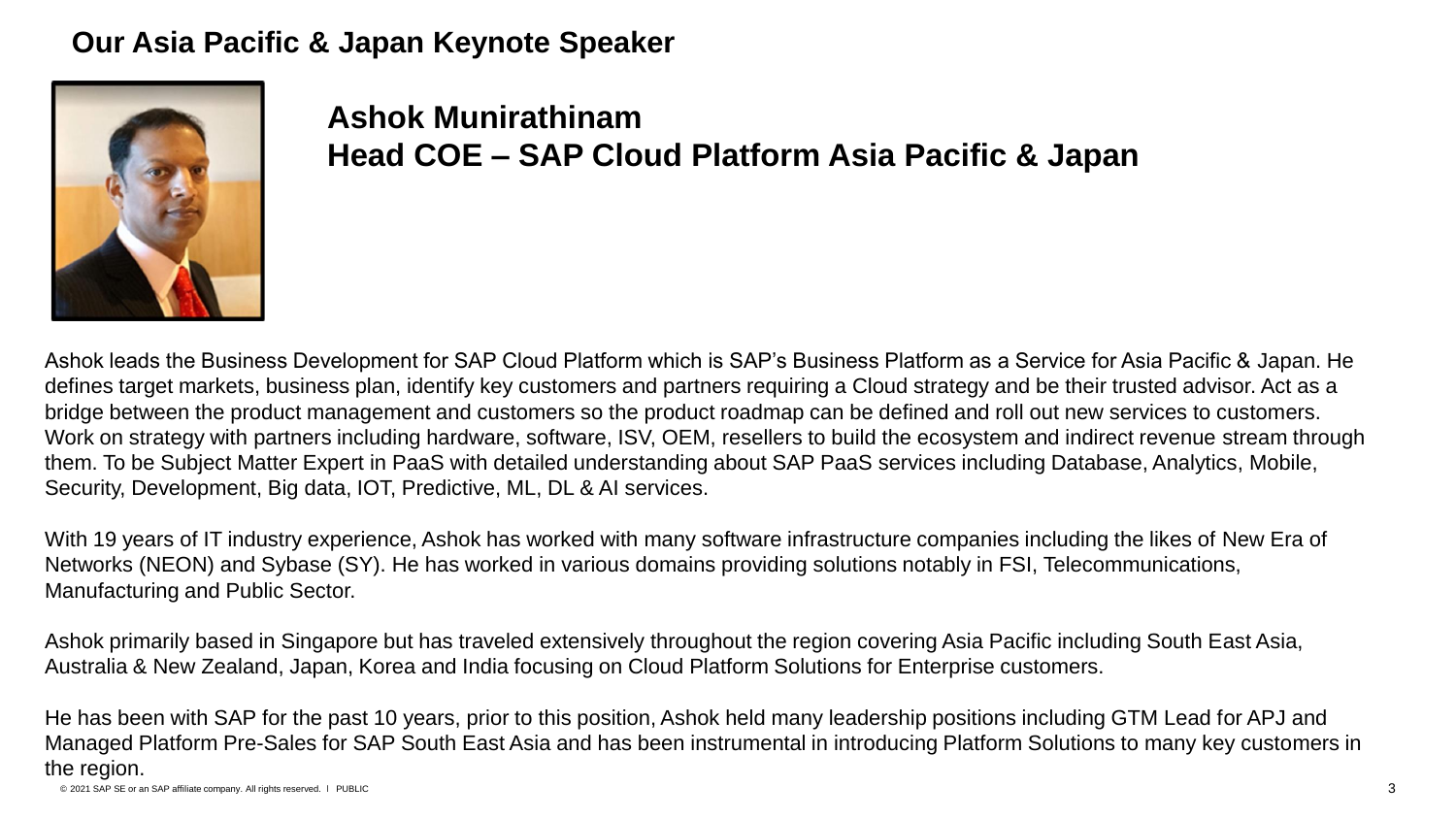# **Our Agenda for Asia/Pacific/Japan (APJ) - February 23, 2021**

| $\log 1$               | <b>Topic</b>                                                                                                                                                                | Dur.     |
|------------------------|-----------------------------------------------------------------------------------------------------------------------------------------------------------------------------|----------|
| 16:00 AEDT (13:00 SGT) | <b>Words of Welcome</b><br><b>Ashok Munirathinam</b><br>Head COE - SAP Cloud Platform Asia Pacific & Japan                                                                  | 5 min    |
| 16:05 AEDT (13:05 SGT) | SAP Business Technology Platform (SAP BTP)- the platform for the<br>intelligent enterprise<br><b>Steve Day</b><br><b>SAP Business Technology Platform Product Marketing</b> | $15$ min |
| 16:20 AEDT (13:20 SGT) | <b>Fastest way to adopt SAP Business Technology Platform</b><br><b>Gaurav Dey</b><br><b>Adoption Enablement &amp; Experience</b>                                            | $15$ min |
| 16:35 AEDT (13:35 SGT) | <b>Accelerate Connected Processes with SAP Integration Suite</b><br>Shilpa Vij<br>Senior Product Manager for integration platform technology                                | $15$ min |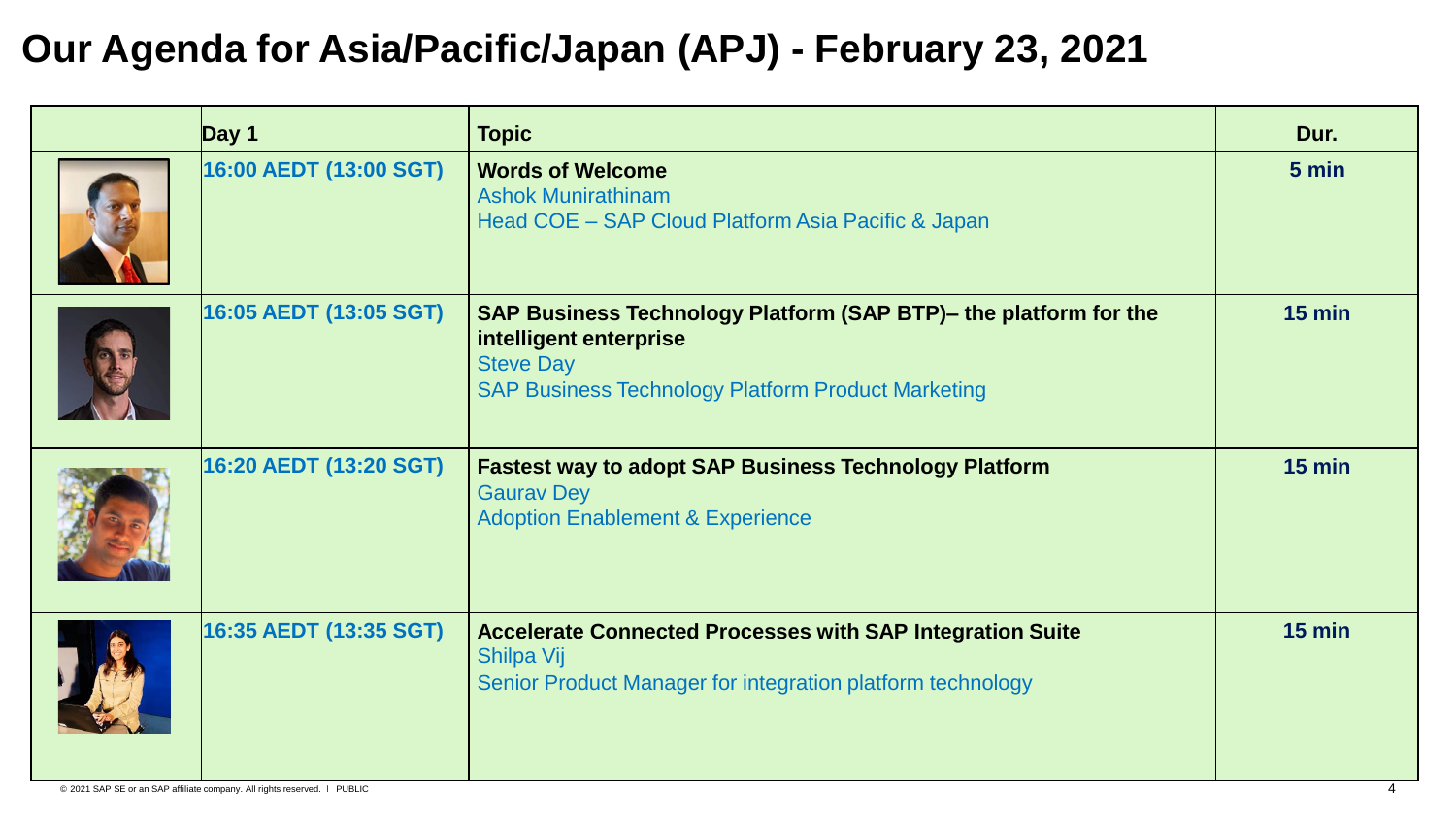# **Our Agenda for Asia/Pacific/Japan (APJ) - February 23, 2021 (cont'd)**

| Day 1                  | <b>Topic</b>                                                                                                                                                                                                         | Dur.          |
|------------------------|----------------------------------------------------------------------------------------------------------------------------------------------------------------------------------------------------------------------|---------------|
| 16:50 AEDT (13:50 SGT) | <b>Simplify application development with SAP Extension Suite</b><br><b>Jonathan Russell</b><br>Global Vice President - GTM Digital Experience Portfolio                                                              | $15$ min      |
| 17:05 AEDT (14:05 SGT) | <b>SAP Analytics Powering SAP BTP</b><br>Iver van de Zand<br>VP Product & Solution Management - Augmented BI                                                                                                         | $15$ min      |
|                        | <b>Katryn Cheng</b><br>Senior Director Solution Management - Augmented BI                                                                                                                                            |               |
| 17:20 AEDT (14:20 SGT) | <b>Expert Q&amp;A</b><br><b>Breakout Room 1 - SAP Integration Suite Powering SAP BTP</b><br><b>Breakout Room 2 - SAP Extension Suite Powering SAP BTP</b><br><b>Breakout Room 3 - SAP Analytics Powering SAP BTP</b> | <b>40 min</b> |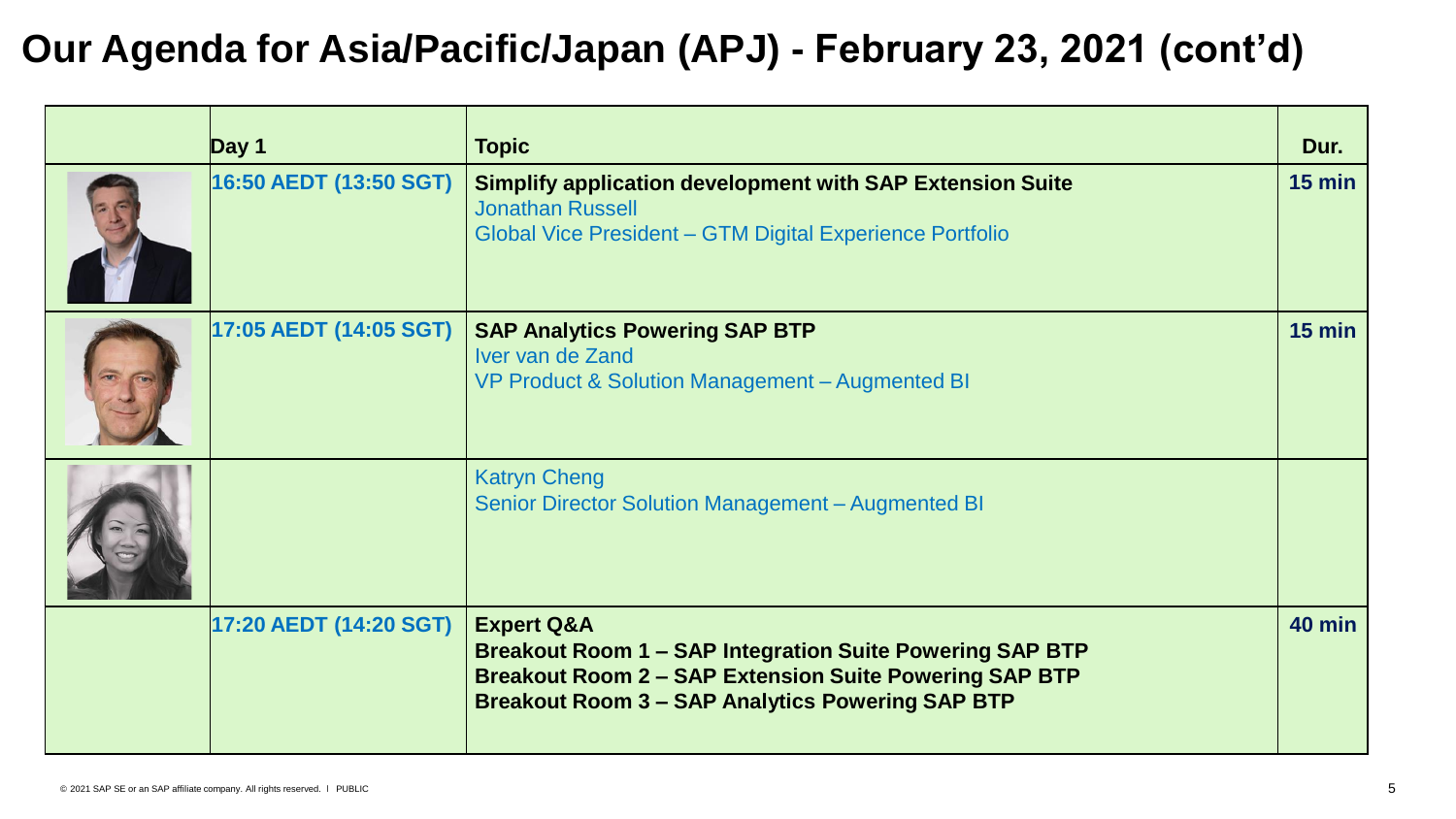## **All of our attendees who complete the survey will receive the following eBook**



We will be giving a free copy of the eBook **"Introducing SAP Cloud Platform Workflow"** to the first 20 participants who have completed our Webinar Survey on February 23, 2021.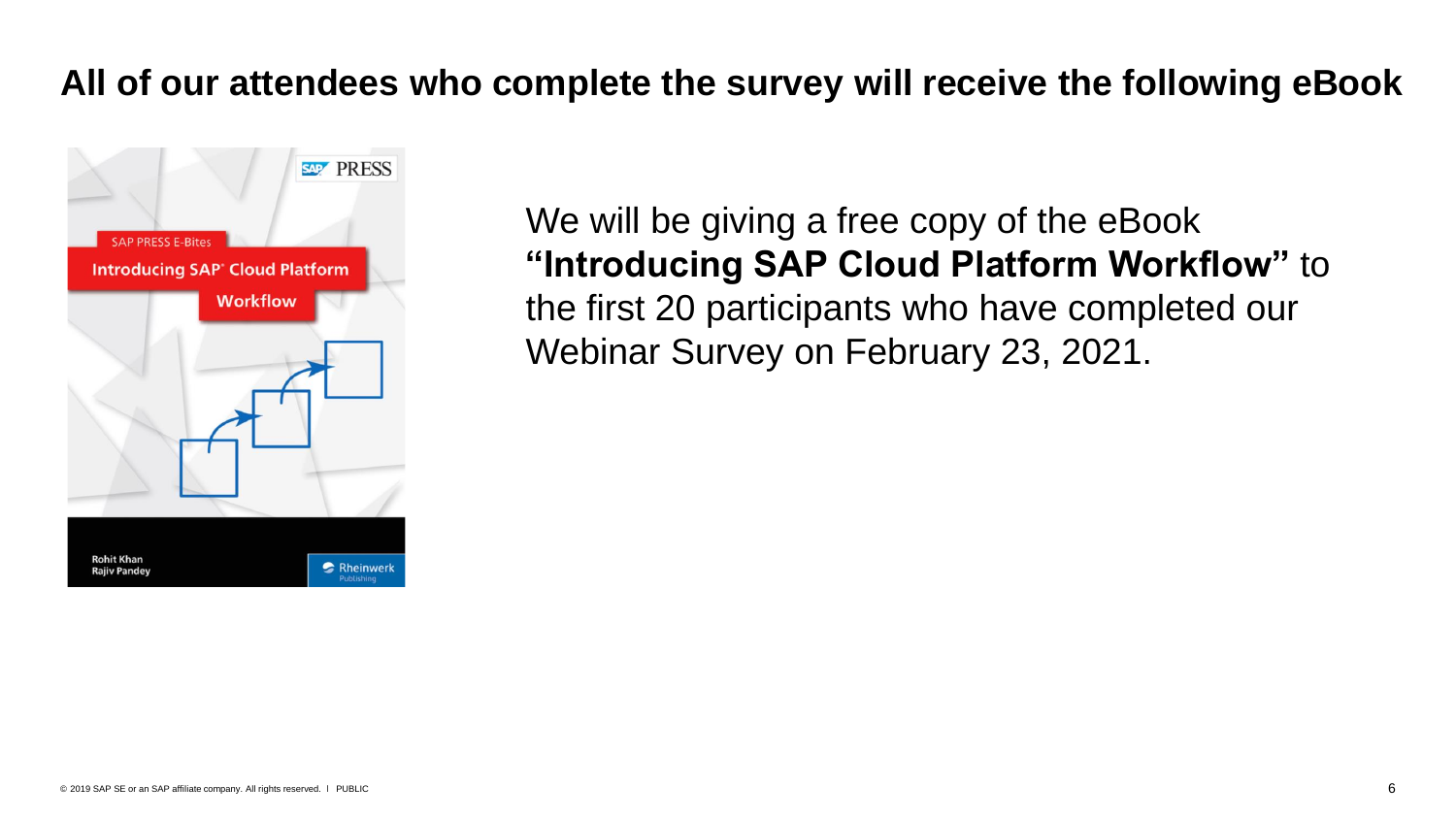#### **Follow these steps to join and navigate the Breakout Rooms:**

#### **Step 1. Taskbar**



→ **If you want to change** into another Breakout session, you can simply switch to the next room. You **might need to scroll down** until you find the next Breakout Room(s)

 $\rightarrow$  You can also leave the Breakout Room, join the Main Room, or start from step 1.



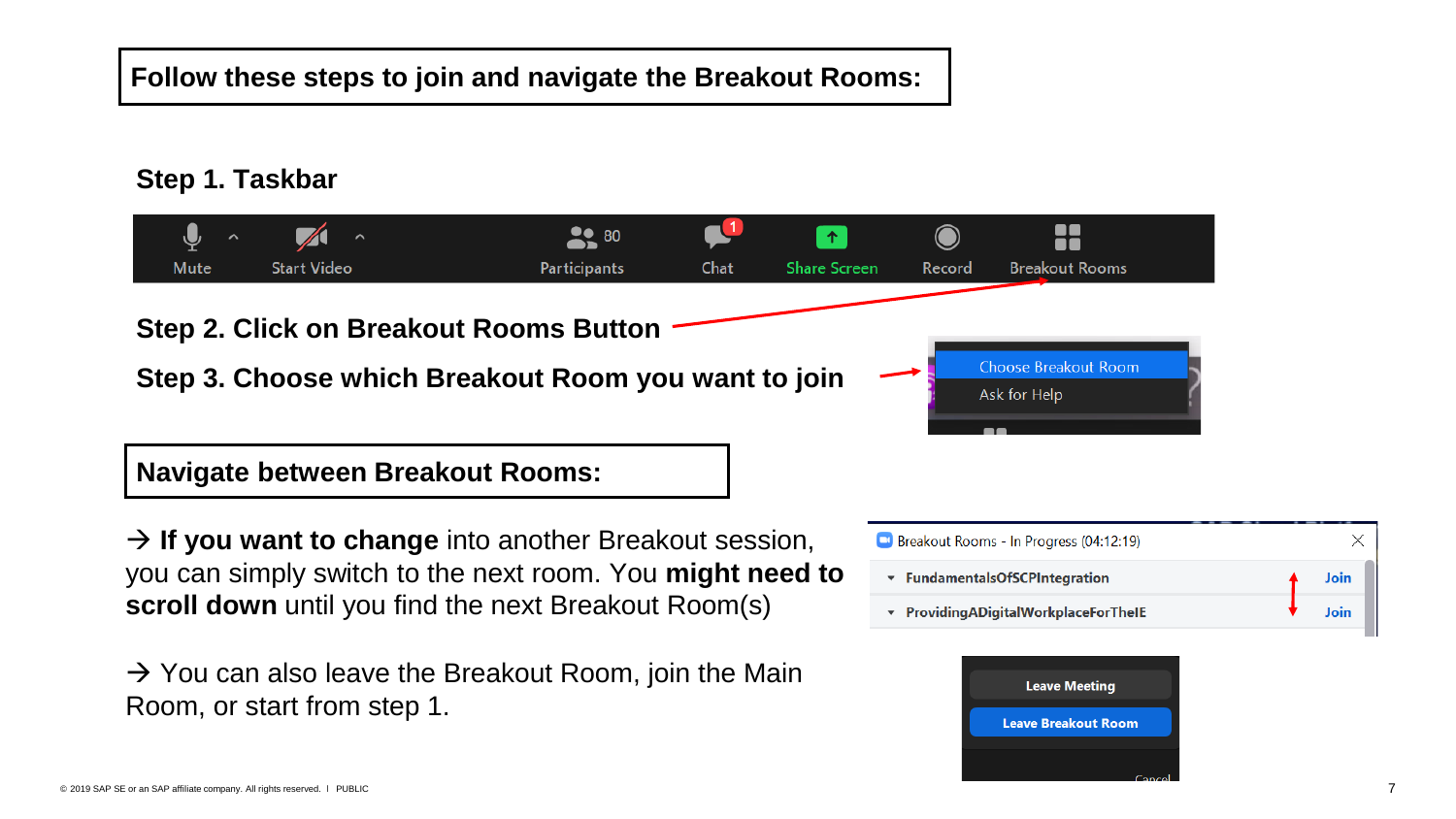## **SAP Practitioner Forums – 2021 schedule**



| <b>Third</b><br>Wednesday                                                                                                                                                           | <b>SAP Screen Personas</b><br>Hosts: Peter Spielvogel and Sebastian Steinhauer<br>Register: http://eepurl.com/b3dqZT                                            |
|-------------------------------------------------------------------------------------------------------------------------------------------------------------------------------------|-----------------------------------------------------------------------------------------------------------------------------------------------------------------|
| <b>Third</b><br><b>Thursday</b>                                                                                                                                                     | <b>SAP Fiori</b><br>Host: Toros Aledjian<br>Register: <b>SAP Fiori (APJ UX) Practitioners Forum</b>                                                             |
| <b>Third</b><br>Thursday                                                                                                                                                            | <b>SAP UX APJ</b><br>Hosts: Jocelyn Dart, Rajesh Ragupathy, Toros Aledjian, Sylvia<br><b>Barnard</b><br>Register: <b>SAP Fiori (APJ UX) Practitioners Forum</b> |
| <b>Third</b><br><b>Tuesday</b>                                                                                                                                                      | <b>SAP Business Technology Platform</b><br>Host: Toros Aledjian<br><b>Register: SAP Business Technology Practitioners Forum</b>                                 |
| <b>SAP Business Technology Platform APJ</b><br><b>Third</b><br>Host: Richa Sharma, Toros Aledjian<br><b>Tuesday</b><br>Register: <b>SAP Business Technology Practitioners Forum</b> |                                                                                                                                                                 |